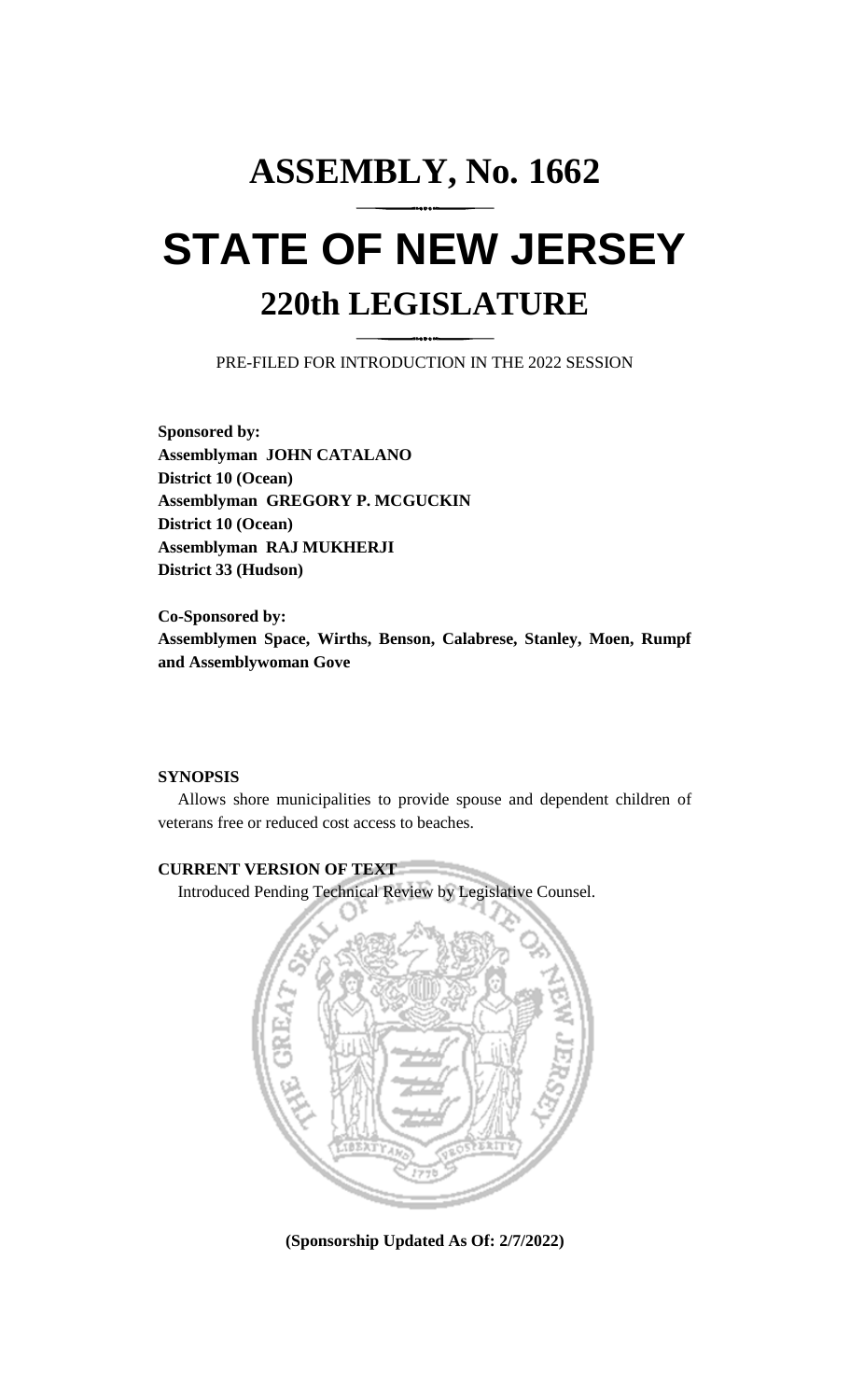$\mathcal{D}_{\mathcal{L}}$ 

 **AN ACT** permitting shore municipalities to provide free or reduced cost access to the spouse and dependent children of veterans and amending P.L.1955, c.49.

 **BE IT ENACTED** *by the Senate and General Assembly of the State of New Jersey:*

8 1. Section 1 of P.L.1955, c.49 (C.40:61-22.20) is amended to read as follows:

10 1. a. The governing body of any municipality bordering on the Atlantic Ocean, tidal water bays or rivers which owns or shall acquire, by any deed of dedication or otherwise, lands bordering on the ocean, tidal water bays or rivers, or easement rights therein, for a place of resort for public health and recreation and for other public purposes shall have the exclusive control, government and care thereof and of any boardwalk, bathing and recreational facilities, safeguards and equipment, now or hereafter constructed or provided thereon, and may, by ordinance, make and enforce rules and regulations for the government and policing of such lands, boardwalk, bathing facilities, safeguards and equipment; provided, that such power of control, government, care and policing shall not be construed in any manner to exclude or interfere with the operation of any State law or authority with respect to such lands, property and facilities. Any such municipality may, in order to provide funds to improve, maintain and police the same and to protect the same from erosion, encroachment and damage by sea or otherwise, and to provide facilities and safeguards for public bathing and recreation, including the employment of lifeguards, by ordinance, make and enforce rules and regulations for the government, use, maintenance and policing thereof and provide for the charging and collecting of reasonable fees for the registration of persons using said lands and bathing facilities, for access to the beach and bathing and recreational grounds so provided and for the use of the bathing and recreational facilities, but no such fees shall be charged or collected from children under the age of 12 years.

 b. A municipality may by ordinance provide that no fees, or reduced fees, shall be charged to:

(1) persons 65 or more years of age;

 (2) persons who meet the disability criteria for disability benefits under Title II of the federal Social Security Act (42 U.S.C. s.401 et seq.);

 (3) persons in active military service in any of the Armed Forces of the United States and to their spouse or dependent children over the age of 12 years;

**EXPLANATION – Matter enclosed in bold-faced brackets [thus] in the above bill is not enacted and is intended to be omitted in the law.**

**Matter underlined thus is new matter.**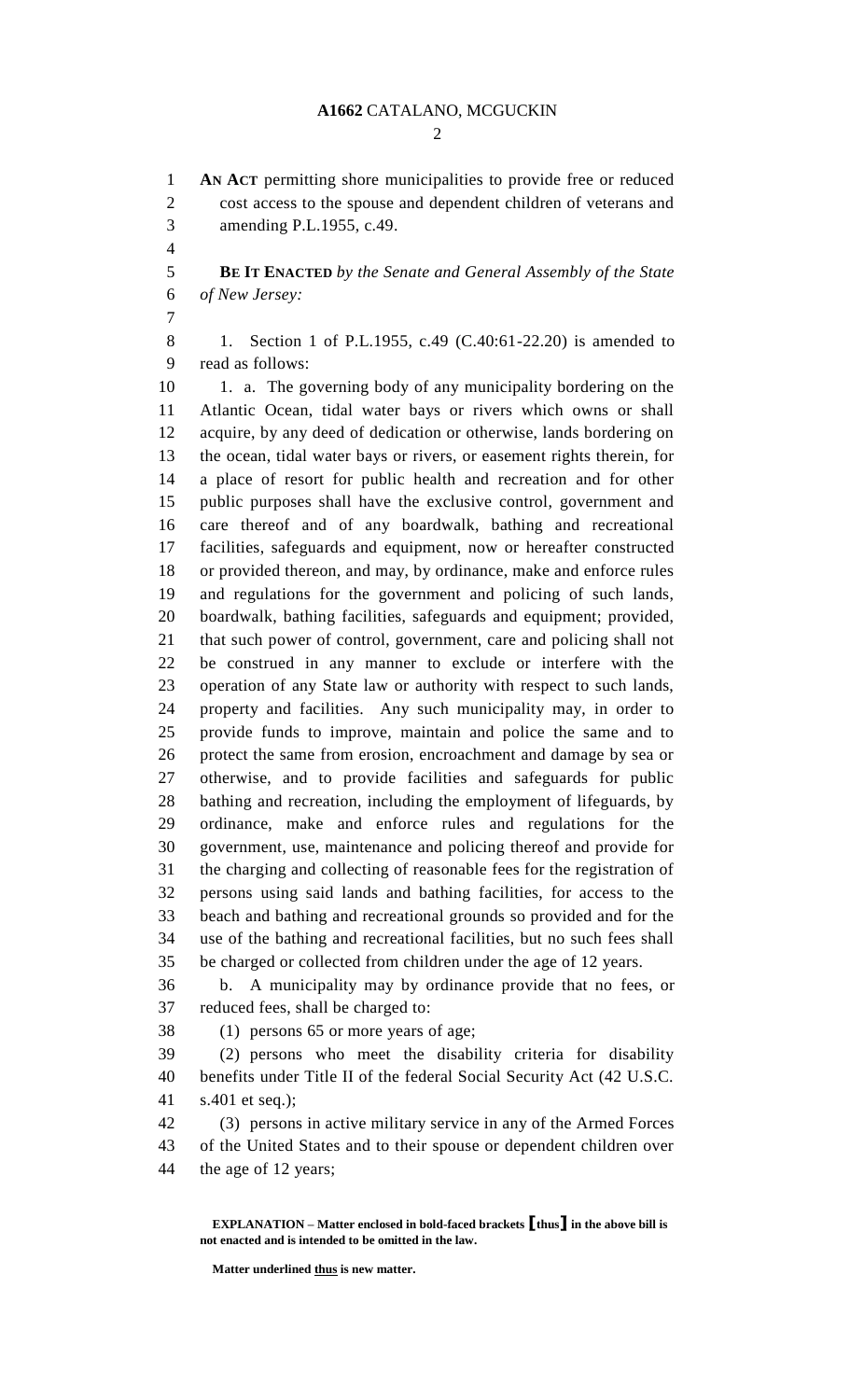(4) persons who are active members of the New Jersey National Guard who have completed Initial Active Duty Training and to their spouse or dependent children over the age of 12 years. As used in this paragraph, "Initial Active Duty Training" means Basic Military Training, for members of the New Jersey Air National Guard, and Basic Combat Training and Advanced Individual Training, for members of the New Jersey Army National Guard;

 (5) persons who have served in any of the Armed Forces of the United States and who were discharged or released therefrom under conditions other than dishonorable and who either have served at least 90 days in active duty or have been discharged or released from active duty by reason of a service-incurred injury or disability, 13 and to their spouse or dependent children over the age of 12 years. The Adjutant General of the New Jersey Department of Military and Veterans' Affairs shall promulgate rules and regulations pertaining to veteran eligibility under this paragraph; and

 (6) persons holding a driver's license or identification card with a Gold Star Family designation issued pursuant to section 1 of P.L.2013, c.165 (C.39:3-10f6) or section 2 of P.L.1980, c.47 (C.39:3-29.3), respectively.

 c. A municipality providing for no fees or reduced fees pursuant to paragraph (3), (4), (5), or (6) of subsection b. of this section shall track, in a manner deemed appropriate by the governing body of the municipality, the number of persons who qualify under the provisions of those paragraphs.

 d. A person who qualifies for free access to beaches and bathing and recreational grounds and free use of bathing and recreational facilities pursuant to paragraph (3), (4), (5), or (6) of subsection b. of this section may, in lieu of obtaining and presenting a municipal beach tag or similar admission pass to gain such access and use, present a DD-214, DD-215, or DD-256 form as issued by the federal government, NGB-22 or other approved separation forms as outlined by all branches of the Armed Forces, a county- issued veteran identification card pursuant to P.L.2012, c.30 (40A:9-78.1 et seq.), a veteran identification card as issued by the United States Department of Veterans Affairs under the "Veterans Identification Card Act of 2015," (38 U.S.C. 5706,) or similar document, or State driver's license or identification card indicating that the holder is a veteran of the Armed Forces of the United States or a Gold Star Family member.

 e. A municipality that issues a permit to operate a motorized vehicle on a beach shall not charge a disabled veteran a fee to obtain, replace, or renew the permit.

 For purposes of this section, "disabled veteran" means any resident of the State who has been honorably discharged or released under honorable circumstances from active service in any branch of the Armed Forces of the United States and who has been declared